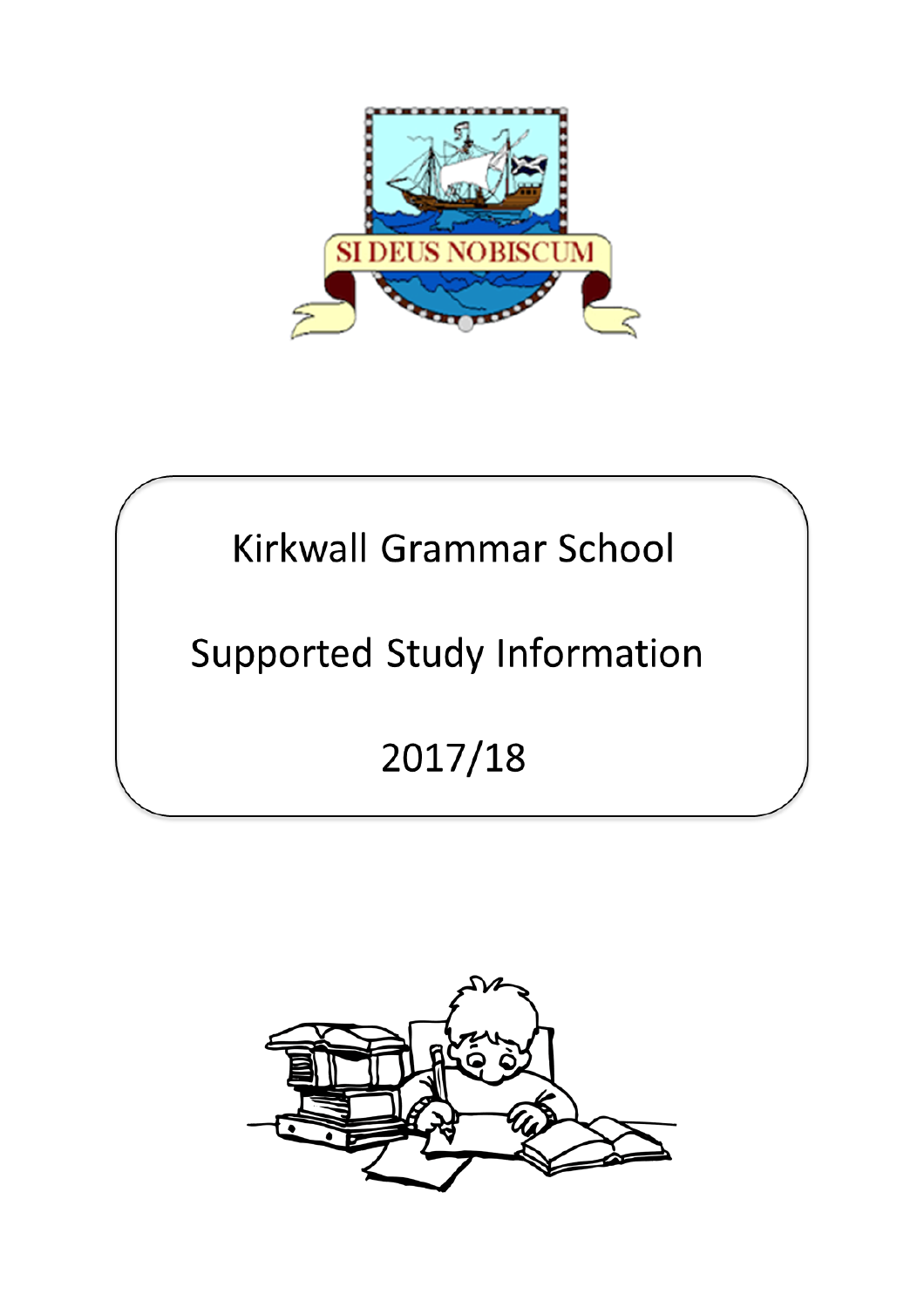This year we are delighted to be able to continue to offer a range of supported study sessions, which are run on a voluntary basis by departments.

We encourage all of our S4, S5 and S6 students to consider attending supported study, not just those who feel they are struggling.

Supported study sessions are designed to help students with assignments/folios/projects (which can account for a considerable percentage of their overall course award) as well as help prepare them for unit assessments throughout the year. Sessions also offer support with exam technique and allow students access to resources such as past papers and revision textbooks.

Although sessions may be advertised to run for an hour, students don't need to stay for an hour and ideally should go prepared with questions to ask and topics to revise. (Bus slips are available for service buses.)

# **Art**

Supported study is offered on a **daily basis** in the Art Department throughout the year. This includes Fridays up until 1500. The Art staff offer study at various times, allowing pupils to access support or facilities at a time when mutually agreed. It is very relaxed and pupils may work at a pace which suits them. N. Watson will run a **study class on Thursdays after school**, **specifically to support the written element** of the course to prepare pupils for the exam. **This session will rotate between Expressive and Design every Thursday until the Easter holidays.** 

#### **Business, Technology and Enterprise**

We have an "open door" policy for support - we will fit in around the pupils' needs. We will do (and have done) **after school and lunchtimes**, and arrange times during the timetable if appropriate. We also have a page on our department spot on the website, where there are recommended IT links for the pupils to use: http://www.kgsorkney.com/links5.html

#### **Design and Technology**

Mr Woodrow has a set **Graphic Communication** and **Design & Manufacture** supported study session on a **Monday after school** in G085 until **1630**. Other teachers are offering supported study at a variety of times (across the whole D&T curriculum). This can be arranged, in advance, by mutual arrangement between students and staff.

#### **Drama**

- There will be supported study for the written papers on **Monday** and **Tuesday** immediately **after school**.
- We run supported study **after school every day** for **pupils to rehearse** for their **acting/practical** exams in (February and March) from **1535 until 1800**.
- We also have **rehearsals/practical support** for **designers/ sewing costumes** on **Tuesdays from 1535 until 1800.**
- **All** pupils can come in to rehearse on **Saturdays and Sundays in March, 1000 until 1700**. **They must arrange this with the staff and performers they are working with.**
- There will be study dates set in May during block release (study leave).
- Third year pupils will also be rehearsing in May for a performance.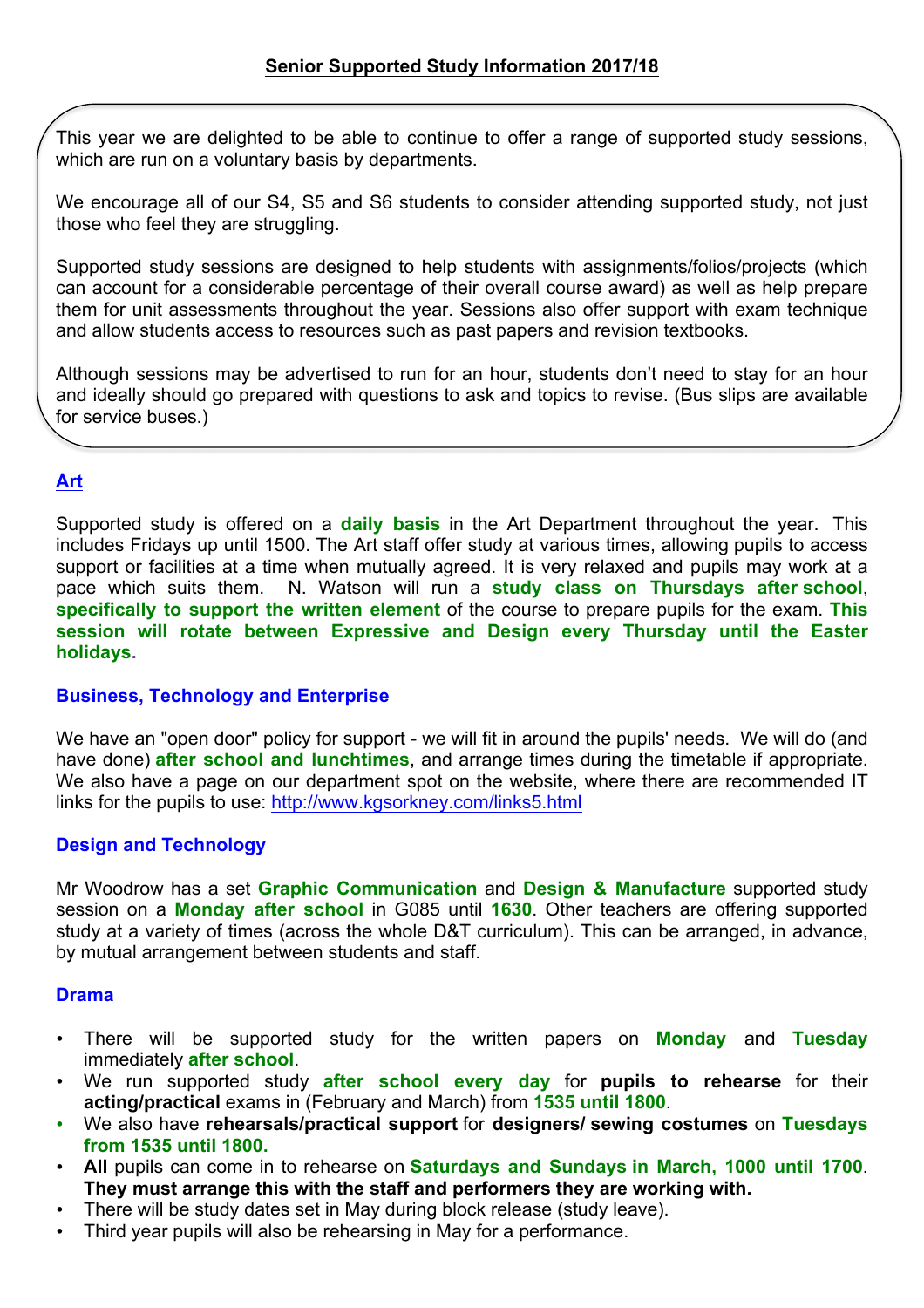## **English**

You can do supported study in the English Department **any afternoon apart from Fridays**. The classrooms, tutorial room, and breakout spaces can all be used if you're looking for a relaxed and peaceful study environment. If your own English teacher isn't available, there will always be someone on hand to help. We can give you materials to work on, or help you if you get stuck. Sometimes, in the run-up to exams, we offer taught supported study sessions. These are usually advertised in the pupil bulletin. If you want to come to supported study in the English Department, please speak to your teacher or Dr Hall beforehand.

#### **Guidance**

Guidance staff are happy to discuss tracking reports, target grades and other academic aims at any time. Having a long-term goal can be a great motivator for studying - check http://www.kgsorkney.com/our-partners-and-links.html for careers info.

Remember you can ask for a Skills Development Scotland careers appointment with Kerri or Kay at any time. (See your Guidance teacher or Mr Curran in the library for more info.)

#### **Languages**

Supported study runs on **Monday lunchtime for French, German and Spanish**. Sessions can be arranged with your classroom teacher. After the prelims, pupils will be encouraged to request extra help and sessions will be organised (on a sporadic basis) with specific targets, eg Directed Writing. Past Papers will be available in the staff base at all times for independent work.

#### **Maths**

Mathematics staff offer a wide range of opportunities for students to access supported study. To find out the current times available, please ask your teacher or Mrs Curran.

#### **Media**

Media supported study is on **Tuesdays after school**. See the noticeboard in the English corridor for details, or ask your English teacher.

#### **Music**

The Music Department offers extra help at lunchtimes or after school when required by mutual arrangement, in advance, between individual pupils and staff.

#### **PE**

The PE Department have an official study session on **Wednesday night (1545-1645)** in the PE classroom each week. With that being said, there is usually someone in the department for a bit after school each night should a pupil want to come past and ask for an impromptu session.